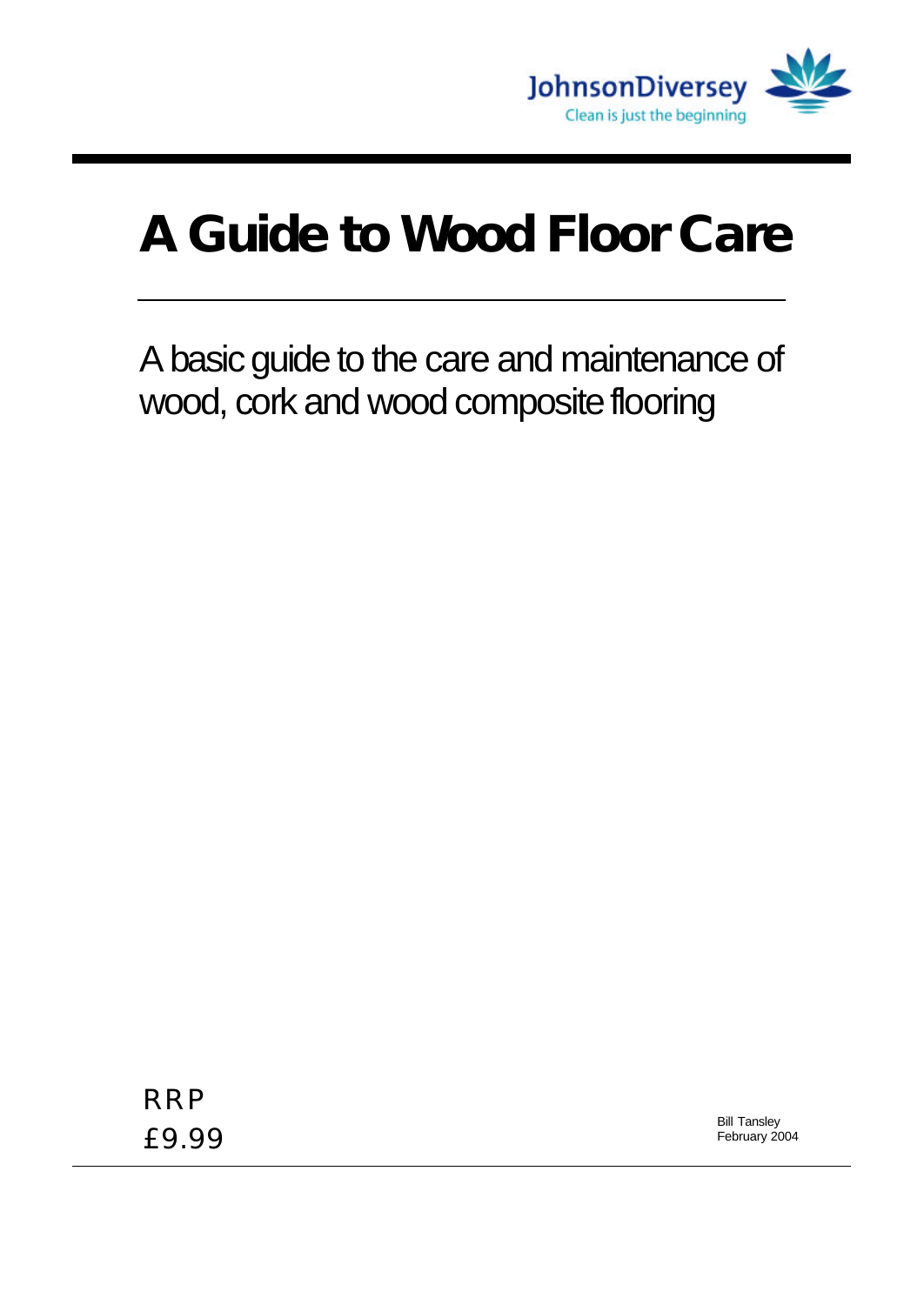# A Guide to Wood Floor Care

A basic guide to the care and maintenance of wood, cork and wood composite flooring

### **Contents**

| п.             | Preparation                                                 | $\mathcal{P}$ |
|----------------|-------------------------------------------------------------|---------------|
| $\blacksquare$ | Protection                                                  | 4             |
| $\blacksquare$ | Maintenance                                                 | 6             |
| п.             | Common Problems and Cures<br>------------------------------ |               |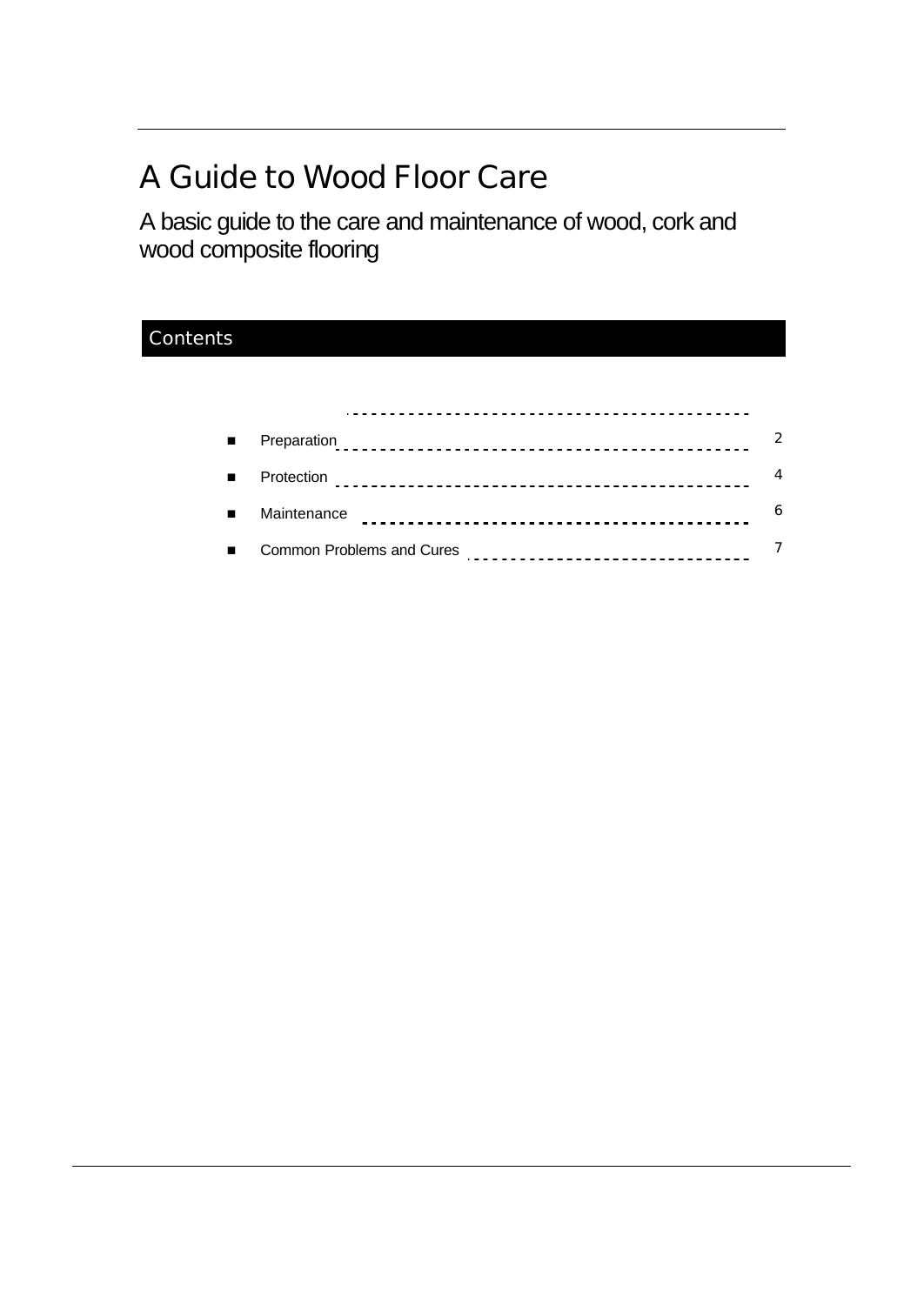If the floor has been sealed, and the seal is in good condition, it may be treated with a water based emulsion polish, such as *Carefree Eternum* or *Carefree Satin*. Alternatively, a solvent based wax polish, such as *Traffic/ Bourne Liquid Wax Paste* may be used.

If the floor seal is in poor condition, or it is required to seal an unsealed floor, it is recommended that the following process be carried out.

#### Sanding and Sealing:

Remove as much of the old polish and loose seal as possible from the floor by using a 1:20 solution of *Carefree Stripper* in hot or cold water. Apply the stripper solution to the floor, using a colour coded mop, and leave for five minutes to penetrate and soften the emulsion polish or wax. **DO NOT ALLOW THE FLOOR TO DRY OUT**. Then scrub the floor using a standard speed rotary machine fitted with a stripping grade pad or brush. Remove the slurry using a wet pick-up. Rinse the floor with clean water, at least twice, until the floor pH is neutral. Allow the floor to dry thoroughly before proceeding to the next step.

Sand the floor with a belt sander using first a course grade of sandpaper, then medium, and finally a fine grade of sandpaper. Allow all airborne dust to settle before removing with a vacuum cleaner.

Seal the floor using *Bourne* Aqua Seal. Ensure adequate ventilation is maintained whilst using the seal. Gently shake the container of *Bourne Aqua* Seal by inverting two or three times before use. Using a clean lambswool or sponge applicator, apply an even thin coat of seal, working well into the wood using the applicator. Note, *Bourne Aqua* Seal will appear milky upon application, but clears as it dries. Allow the seal to dry (typically 60 minutes), then abrade surface by dry buffing with a rotary floor machine fitted with a red or blue pad. Vacuum all dust afterwards. Apply a second coat of *Bourne Aqua* Seal using systematic passes, but do not work into the wood. Allow seal to dry thoroughly (typically 60 minutes) before applying a third coat if necessary, at right angles to the previous. Allow 6–8 hours for the seal to fully cure. The floor is now ready to be protected with a *Carefree* polish.

Sanding the floor will achieve the best results. However if this is impractical, acceptable results can be achieved with *Bourne Aqua Seal* by simply carrying out step 1 above before sealing.

If preferred, a "traditional" oleo-resinous seal, *Bourne* Seal can be used instead of *Bourne* Aqua Seal by the following process.

Follow steps 1 and 2 above.

Apply a coat of *Bourne* Seal using a brush or polish applicator. Cutting the bristles down to approximately 1" in length of a household broom makes an ideal tool for this job. Work the product well into the grain, working in the same direction of the grain. If the product is too viscous, it may be thinned 50:50 with white spirit, in which case, three rather than two coats should be applied.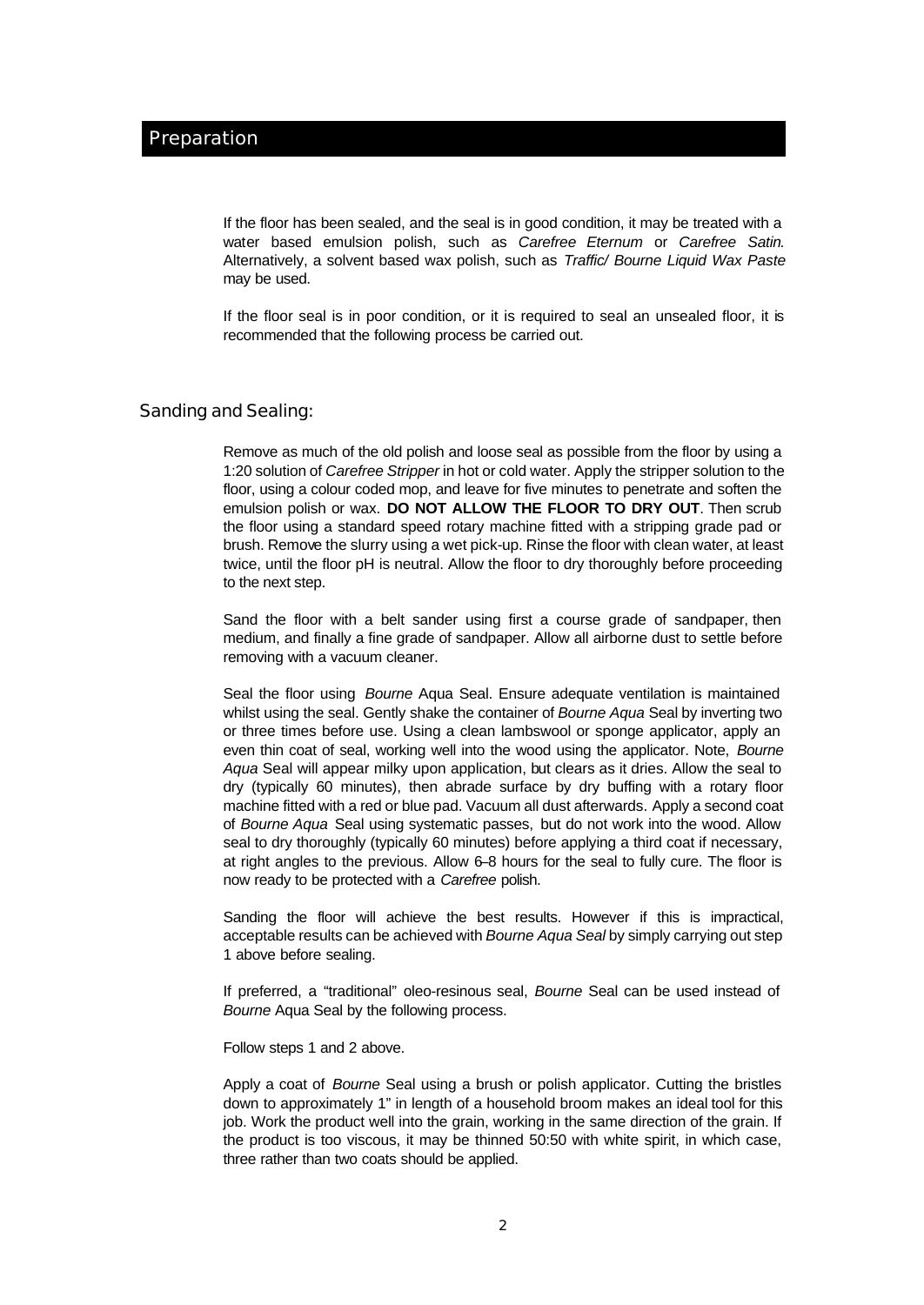Allow the floor to thoroughly dry – at least 24 hours.

Lightly abrade the surface of the seal by dry burnishing with a rotary floor machine fitted with a wire wool pad or, if unavailable, a scrubbing grade nylon pad can be used. Allow all airborne dust to settle before removing with a vacuum cleaner.

Apply a second coat of *Bourne* Seal, as before, but at right angles to the first. If applying a third coat, allow the floor to dry for 24 hours prior to abrading the surface etc. as before.

When all the seal has been applied, allow the floor to dry for at least three full days before applying any polish. However, the floor may be opened to light traffic in the meantime.

Before applying any polish, ensure that the floor is thoroughly clean, dry and free from dust.

**N.B.** Care must be taken when handling any solvent based product such as *Bourne* Seal or white spirit. Avoid breathing fumes and do not smoke in the area.

Note: If the floor has not been sealed, or the seal is in poor condition, and solvent, wax based polishes have been used, then sanding still may not remove all the old wax polish. Therefore, there may be adhesion problems with either the *Bourne Aqua* Seal or *Bourne* Seal. If this is the case, it is recommended to continue sealing and protecting the floor with the wax polishes.

Repairing Seals:

If the seal has worn away in only a few patches, it is sometimes possible to repair those small areas as follows.

Ensure that the area to be repaired is clean and dry.

Abrade the area by dry burnishing with a rotary floor machine fitted with a wire wool pad or, if unavailable, a scrubbing grade nylon pad can be used. Allow all airborne dust to settle before removing with a vacuum cleaner.

Apply *Bourne* Aqua Seal, or B*ourne Seal*, to the area using a paintbrush. Work well into the grain and only apply a thin coat. "Feather" the seal at the edges to blend-in with the original seal surrounding the repair.

If using *Bourne Aqua* Seal, allow 6–8 hours before applying polish. If using B*ourne Seal*, allow three full days before polish application.

Removing Old Polish – Water Based, Emulsion Polishes (*Carefree* Polishes):

Periodically, it is necessary to remove water based, emulsions from wooden floors. This should be done when the polish is worn, dirty, or no longer responds to maintenance. In practice, this would be every 3–12 months, depending on traffic.

*Carefree* polishes should be removed from wooden, cork, or wood composite floors using *Carefree Stripper* (**NOT** *Carefree Speed Stripper*) as follows.

Dilute *Carefree Stripper* with hot or cold water at 1:10 or 1:20 depending on the amount of polish present.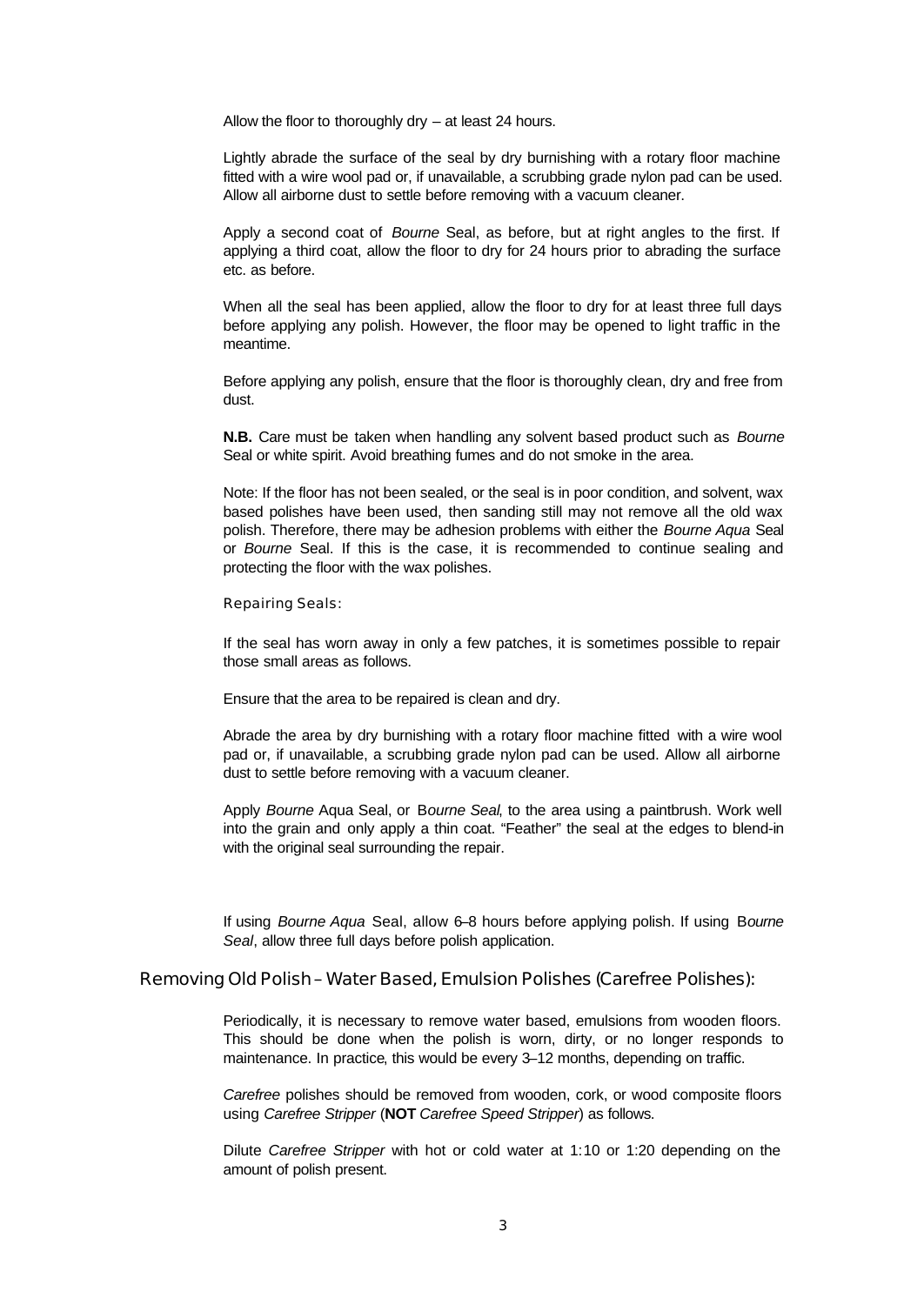Apply the stripper solution to the floor and allow five minutes for the solution to penetrate and soften the polish. **DO NOT ALLOW THE FLOOR TO DRY OUT**. **CARE**: Depending on the amount of polish on the floor, the floor may become extremely slippery!

Then scrub the floor using a standard speed rotary machine fitted with a stripping grade pad or brush.

Remove the slurry using a wet pick-up.

Rinse the floor with clean water, at least twice, each time removing the water with a wet pick-up, until the floor pH is neutral.

Allow the floor to dry thoroughly.

Removing Old Polish – Solvented, Wax Polishes (*Bourne Liquid Wax*:

It is not normally necessary to strip off solvent-based wax polishes. However, over a period of time, they can build-up and may darken due to ingrained dirt or age. Should this happen, it is advisable to remove the wax before re-applying further coats.

This is done as described in a previous section "Sanding and Sealing". If using the water based, *Carefree Stripper*, dilute with hot water to speed up the operation.

#### Protection

After sealing with B*ourne Aqua Seal* Seal or B*ourne Seal*, it is necessary to protect the floor with either a Carefree or Bourne polish.

Water based *Carefree* Polishes, such as *Carefree Eternum* or *Carefree Satin*, require less maintenance than the solvented, *Bourne Liquid Wax*. Furthermore, the amount of maintenance may be varied to suit the particular needs of the floor and cleaning schedule. The *Carefree* polishes are more resistant to spillages of water, alcohol and foodstuffs than Borune Liquid Wax However, the *Carefree* polishes are not selfcolouring and, therefore, do not enhance the appearance of the wood, rather allow the wood's natural colour to show through.

Solvented, wax polishes, such as *Bourne Liquid Wax*, clean and polish in one operation. They provide the more traditional, darker appearance than do the *Carefree* polishes, but are less resistant to spillages, and require more maintenance.

Note: *Bourne Liquid Wax* should not be applied to a wooden floor previously sealed with *Bourne Aqua Seal* or other water based wood floor seals.

Carefree Eternum/Carefree Satin Polishes:

These polishes must only be applied after first stripping off any old polish. Failure to do this may result in a patchy appearance and polish build-up may occur.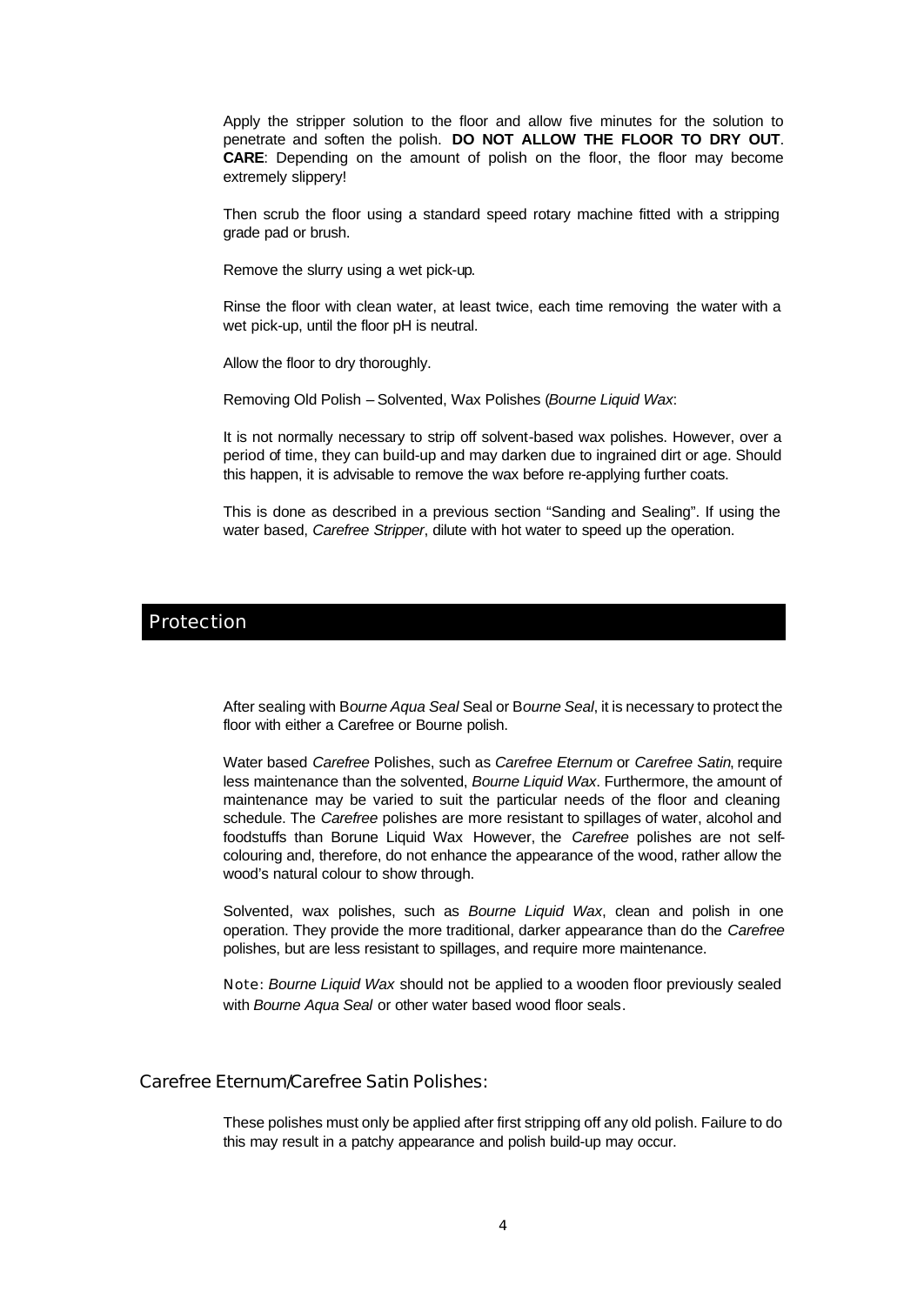Lightly abrade the surface of the seal, Bourne Aqua Seal or Bourne Seal using a rotary floor machine fitted with a blue pad. This will ensure good adhesion between the Carefree polish and the seal. Ensure that the floor is clean, dry and free from dust.

Apply the first coat of *Carefree* polish with a clean, colour-coded mop or polish applicator, leaving an approximately 15 cm (6") gap around the edges.

Allow the floor to dry (typically 20–30 minutes).

Apply a second coat of polish, at right angles to the first. If this is the final coat, apply polish up to edges.

Allow the floor to dry (typically 20–30 minutes).

If required, apply a third coat as before, polishing to edges if necessary.

Allow the floor to dry (typically 20–30 minutes), before allowing any foot traffic on it.

Do not conduct any machine maintenance on the floor for at least 24 hours.

#### Bourne Liquid Wax

Bourne Liquid wax, should be shaken well before using and if store in a cold area allow the product to reach room temperature. *Bourne Liquid wax*, should be applied using a clean polish applicator or mop. Alternatively, *Bourne Liquid Wax* may be applied through a suitable spraying unit. The floor should then be left to dry which, in practice, takes approximately one to two hours. After drying, the polish should then be well burnished using a rotary floor machine fitted with a buffing grade (red or tan) pad or brush.

The more that the *Bourne Liquid Wax* is buffed, the harder it becomes – the harder it becomes, the more slip retardant and durable the finish. Also, the gloss level of the polish is improved with buffing. Therefore, it is necessary to regularly buff all floors treated with the *Bourne Liquid Wax*.

The *Bourne Liquid Wax* is self-indicative as to when reapplication is required. Scuffmarks should immediately disappear upon passing a buffing machine over them once. If they are not removed, it is time to reapply more polish. This does not necessarily mean over the entire area as it can be reapplied selectively to, for example the main traffic lanes.

In practice, the Bourne Liquid Wax is typically applied every 1–4 weeks depending upon traffic conditions. The best performance is obtained by maintaining a good coating of polish on the floor, and not allowing it to wear off.

Note: Swirl marks in the *Bourne Liquid Wax*, as a result of buffing, are indicative of too much polish being present. If this occurs, then continue to buff to remove excess polish, and review the reapplication schedule.

CARE: NEVER apply a solvented, wax based polish over, or adjacent to, an area protected with a water-based emulsion polish, as the area protected with the emulsion polish may become extremely slippery. If it is necessary to have adjacent areas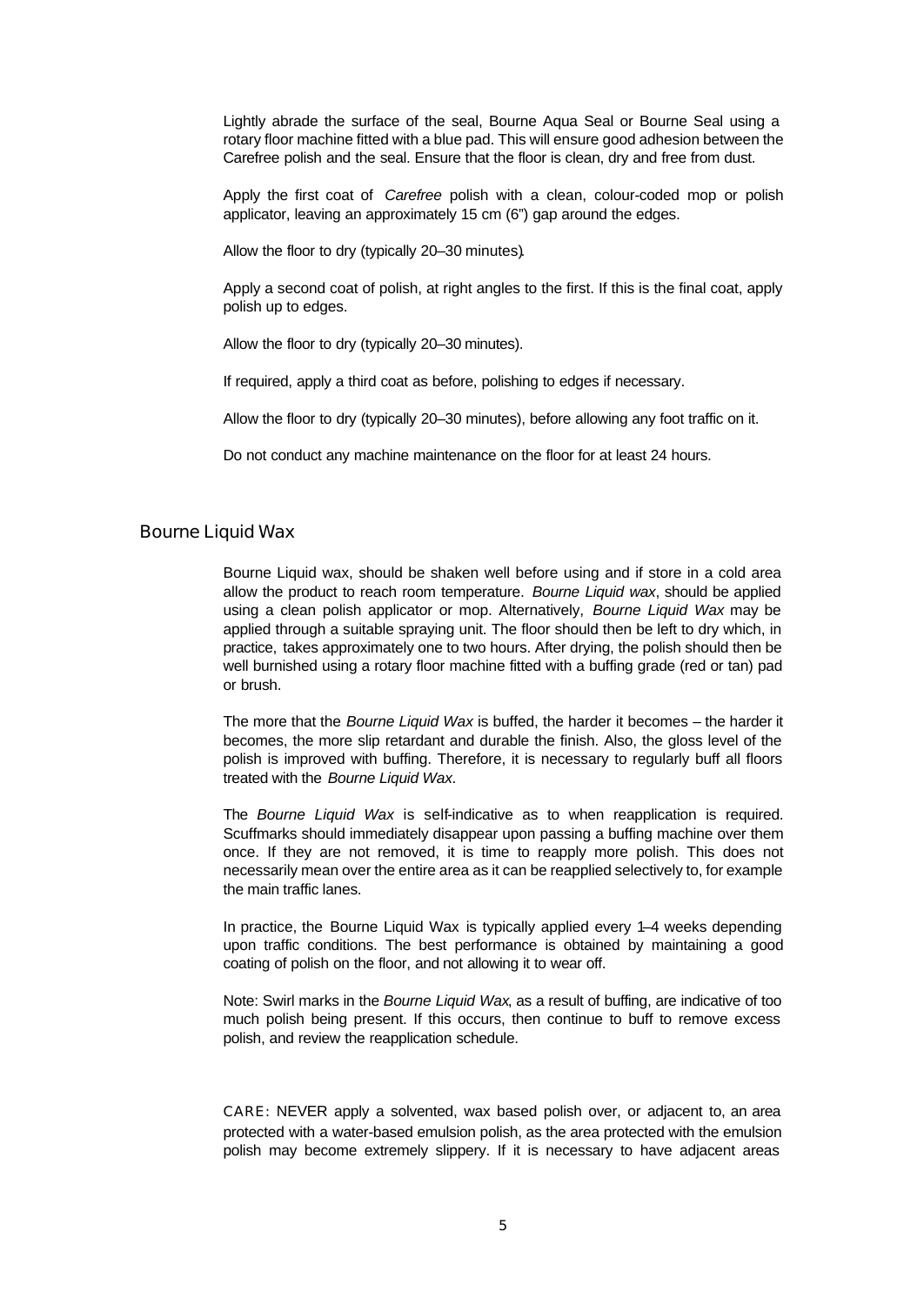protected with these different polishes, ensure sufficient, adequate matting is placed between the two areas.

#### **Maintenance**

#### Carefree Eternum/Carefree Satin Polishes:

The maintenance of a wooden floor that has been sealed and subsequently protected with a Carefree polish, is as with any other resilient floor type. The type and amount of maintenance will be dependent on a number of factors, not least traffic flow and equipment availability. However, at minimum, it is recommended that the floor be daily dust swept, and damp mopped with a 1:30–1:60 solution of *Carefree Maintainer* or Taski 300 diluted at 1:100 and, at least weekly, spray cleaning with a 1:10 solution of *Carefree Maintainer*. For a higher shine, especially on *Carefree Eternum*, the floor should be spray polished, at least weekly, with *Carefree Gloss Restorer*.

#### Bourne Liquid Wax:

Maintenance of the *Bourne Liquid Wax* is simply to dust sweep and then dry buff. The *Bourne Liquid Wax* is effectively self-cleaning in that when buffed, or more *Bourne Liquid Wax* is applied and subsequently buffed, the dirt adheres to the pad or brush.

For areas where traffic is heavy, it may be necessary to spray polish as follows.

Ensure that the area is well ventilated, and there are no naked flames or incandescent materials.

Dilute *Bourne Liquid Wax* 50:50 with white spirit in a solvent resistant trigger spray.

Spray the diluted wax onto the traffic lanes (avoid breathing fumes) and immediately buff with a rotary floor machine fitted with a buffing grade (red or Tan) pad or brush.

On no account should detergents or water based products be used to maintain floors protected with the *Bourne Liquid Wax* . Such products damage the polish, which then must be repaired (see below). If they must be used, for example to clear up a spillage, then only use these products sparingly.

Any localised damage to the polish (e.g. as a result of water spillage) can be prepared as follows.

Clean off the damaged polish using a clean rag dampened with white spirit.

Allow the floor to dry, then either:

Spray polish the area, as described above, or

Apply *Bourne Liquid Wax* to the area with a clean applicator or mop, allow drying, then buff to a shine.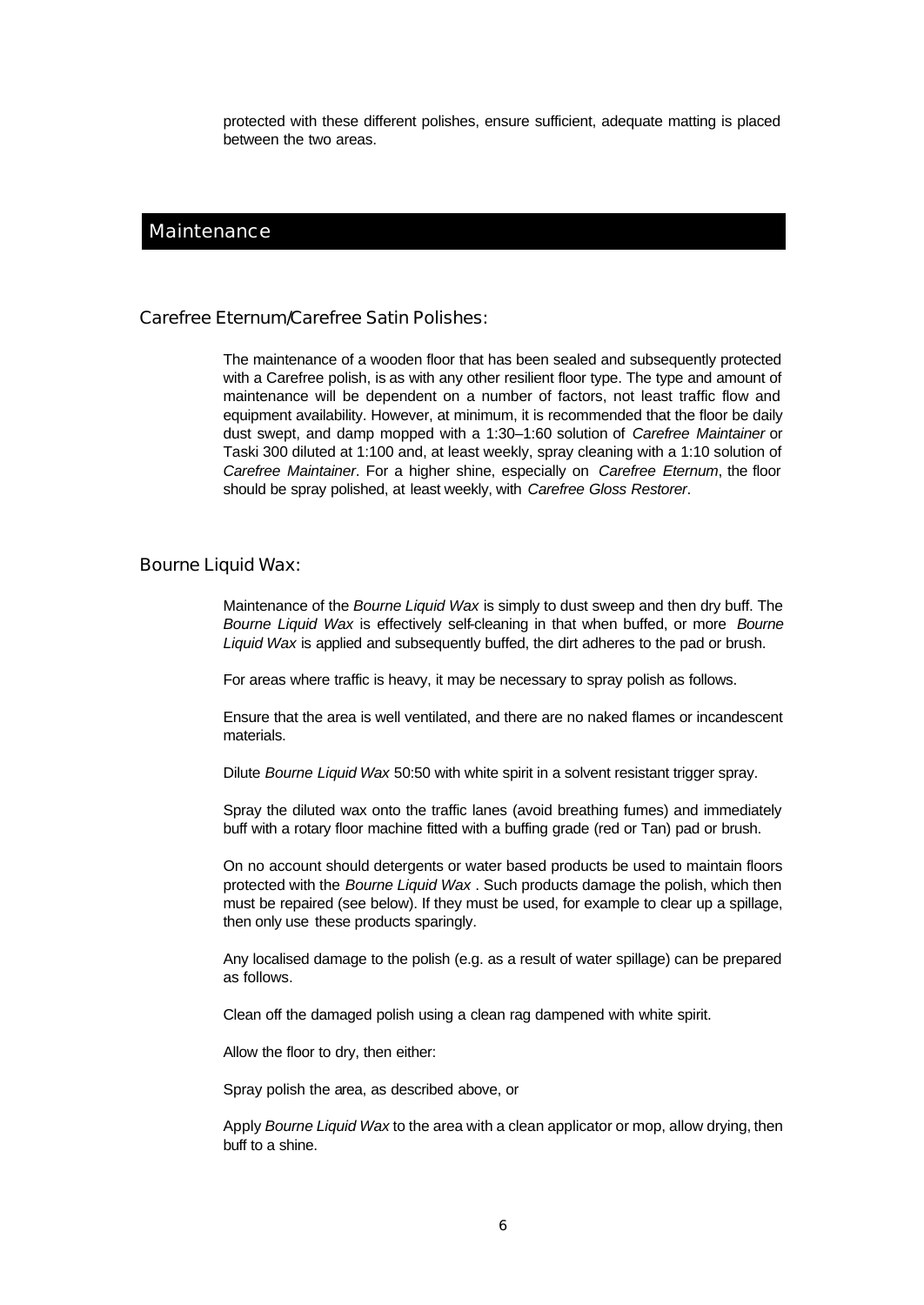# Common problems and Cures

## Preparation:

| <b>PROBLEM</b>                     | POSSIBLE CAUSE                                  | <b>CURF</b>                                                                                                |
|------------------------------------|-------------------------------------------------|------------------------------------------------------------------------------------------------------------|
| Poor polish removability:          | Incorrect dilution.<br>Insufficient dwell time. | Check dilution of Carefree Stripper.<br>Allow at least 5 minutes contact time<br>before scrubbing.         |
| Poor polish removability<br>cont.: | Heavy polish build-up.<br>Incorrect/worn pad.   | Repeat stripping process and/or use a<br>stronger dilution of stripper.<br>Change pad for correct/new one. |
|                                    |                                                 |                                                                                                            |

### Protection:

| <b>PROBLEM</b>           | <b>POSSIBLE CAUSE</b>                               | <b>CURE</b>                                                            |
|--------------------------|-----------------------------------------------------|------------------------------------------------------------------------|
| Slow drying time:        | Poor ventilation.<br>Low temperature.               | Open doors and windows to improve<br>air flow.                         |
|                          | High humidity.                                      | Ensure sufficient heating in room<br>(except for under-floor heating.  |
|                          |                                                     | Open doors and windows to improve<br>air flow.                         |
|                          | Coats too thick.                                    | Apply thinner coats.                                                   |
| gloss/<br>patchy<br>Poor | Inadequate preparation.                             | Repeat preparation process.                                            |
| appearance:              | Dirty floor.                                        | Ensure that floor is clean, dry and<br>dust swept.                     |
|                          | Dirty equipment.                                    | <b>Use</b><br>clean,<br>preferably<br>new<br>equipment.                |
|                          | Coats too thin.                                     | Apply heavier coats.                                                   |
|                          | Too few coats.                                      | Apply further coats to achieve<br>desired appearance.                  |
|                          | Second coat of seal/polish<br>applied too soon.     | Ensure that first coat of seal is<br>thoroughly dry.                   |
|                          | Polish applied before seal<br>has completely dried. | Allow at least 6–8 hours (Bourne<br>Aqua Seal) or 3 days (Bourne Seal) |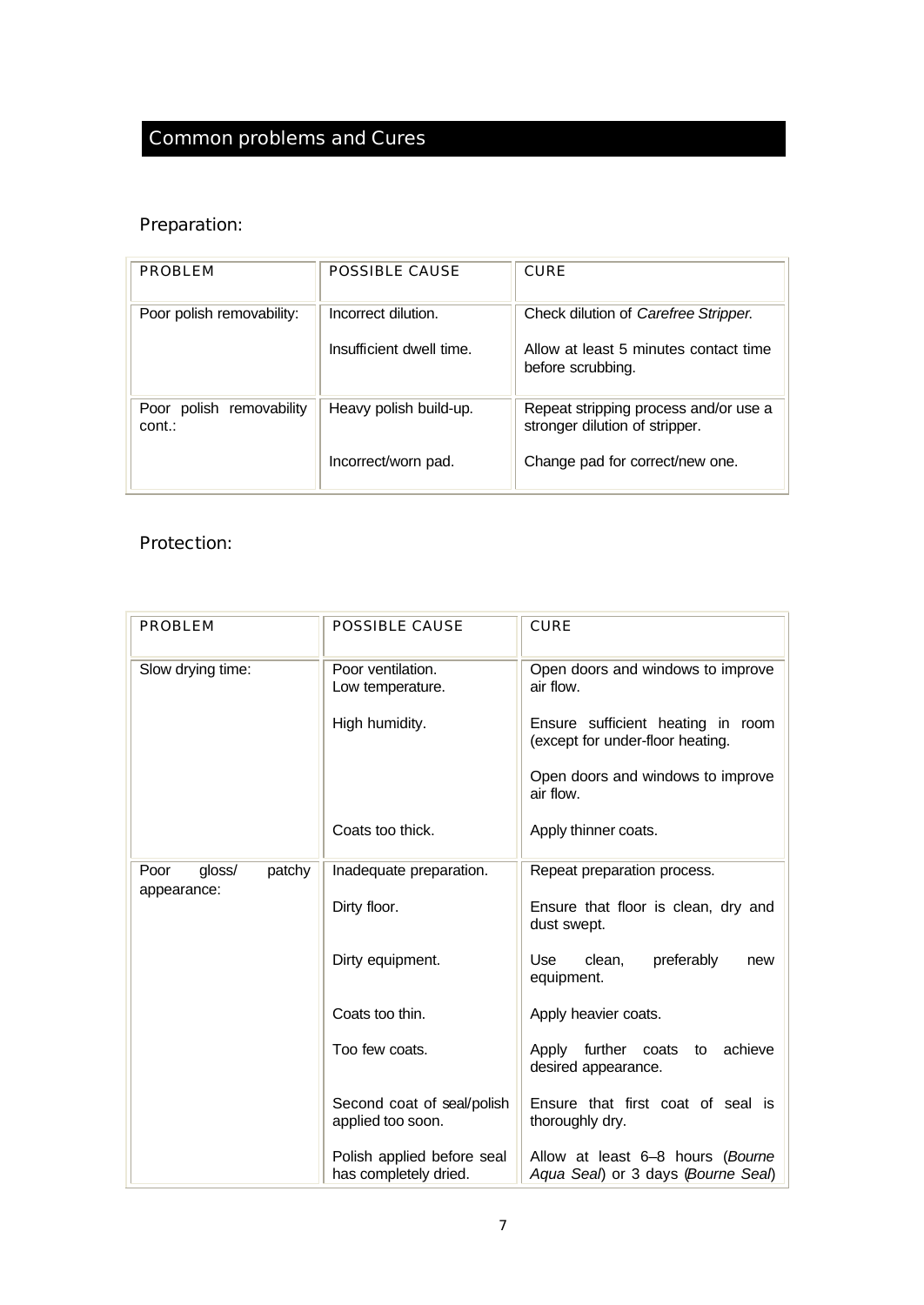|                              | for seal to fully cure.                                                                                   |
|------------------------------|-----------------------------------------------------------------------------------------------------------|
| Previous use of<br>polishes. | wax Strip off all emulsion polish and<br>review sanding and re-sealing or<br>switch to Bourne Liquid Wax. |

#### Maintenance:

| <b>PROBLEM</b>                      | <b>POSSIBLE CAUSE</b>                        | <b>CURE</b>                                                                                                  |
|-------------------------------------|----------------------------------------------|--------------------------------------------------------------------------------------------------------------|
| Slippery floor:                     | Inadequate preparation.<br>Incorrect seal.   | Repeat preparation process.                                                                                  |
|                                     | Adjacent wax and<br>emulsion areas.          | Do not apply Bourne Liquid Wax on<br>Bourne Aqua seal or other water<br>based seals.                         |
|                                     | High levels of dust                          | Install sufficient, suitable barrier<br>matting between surfaces to prevent<br>wax walking off.              |
|                                     |                                              | Dust sweep.                                                                                                  |
|                                     | Too much polish                              | Buff (Bourne Liquid Wax) to remove<br>excess. Review reapplication<br>frequency.                             |
|                                     | Contamination (spillages<br>$etc.$ )         | Determine cause of contamination,<br>remove/repair as required.                                              |
| Powdering: (Carefree<br>polishes)   | Inadequate preparation.<br>Excessive polish. | Buff Seal with dry blue pad prior to<br>application.                                                         |
|                                     | Slow/fast drying.                            | Strip/spray strip to remove excess.                                                                          |
|                                     |                                              | Review reapplication frequency.                                                                              |
|                                     |                                              | Ensure adequate ventilation/heating<br>(see above).                                                          |
|                                     | No/worn seal.                                | Strip off all polish and re-seal as<br>necessary.                                                            |
|                                     | Previous use of wax<br>polishes.             | Strip off all emulsion polish and review<br>sanding and re-sealing or switch to<br><b>Bourne Liquid Wax.</b> |
|                                     | Insufficient/worn polish                     | Re-apply polish as necessary.                                                                                |
| Does not respond to<br>maintenance: | Inadequate preparation                       | Repeat preparation process.                                                                                  |
|                                     | Polish applied too<br>thinly/insufficiently. | Apply further coats of polish.                                                                               |
| Poor durability:                    | Incorrect/inadequate                         | Review type and frequency of                                                                                 |